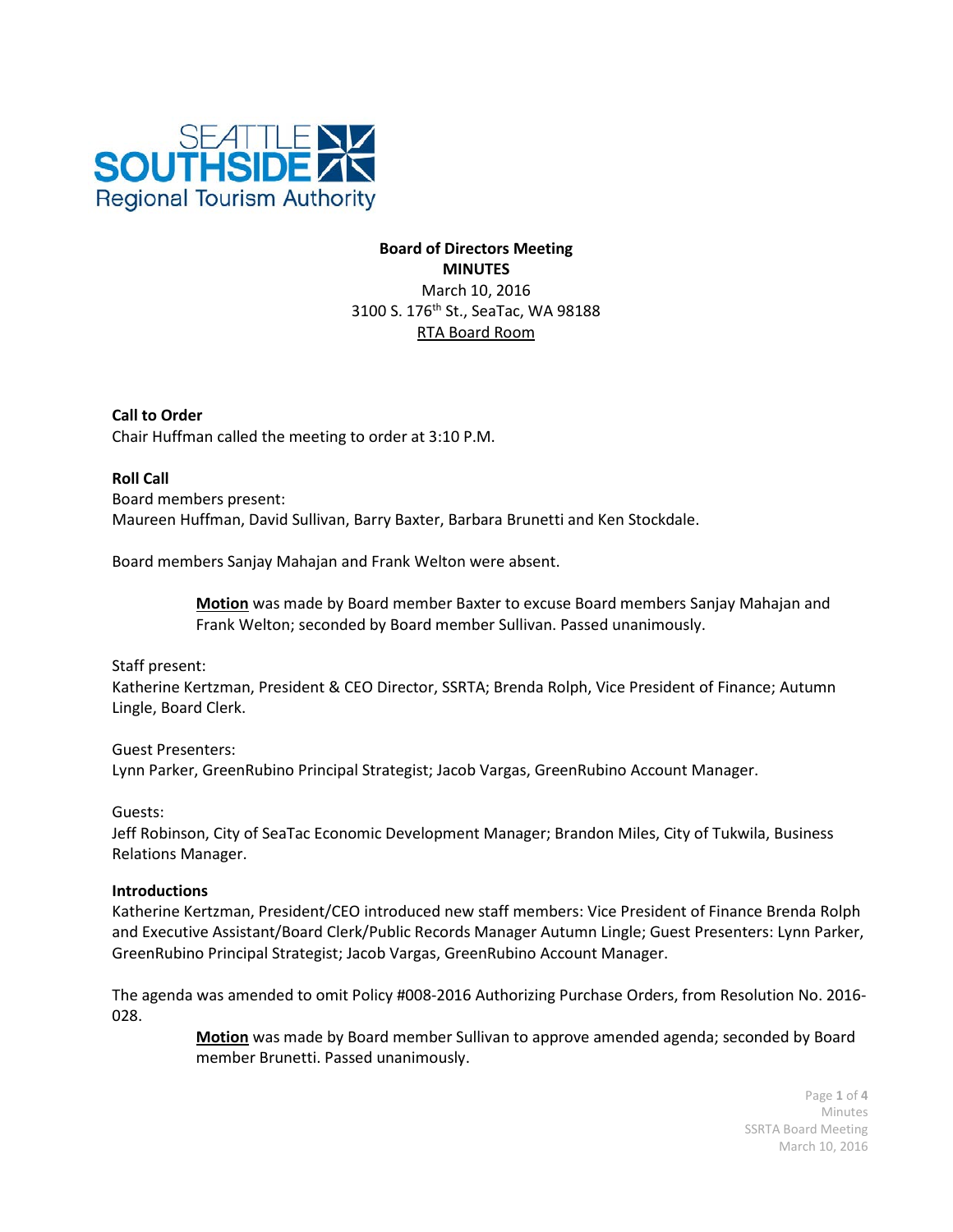## **Approve January 16, 2016***,* **Minutes**

**Motion** was made by Board member Baxter to approve January 16, 2016 minutes as amended; seconded by Board member Brunetti. Passed unanimously.

#### **Public Comments**

There were no public comments.

## **Sales & Marketing Board Advisory Committee** *– Ken Stockdale and David Sullivan, Co-Chairs*

Strategic Plan Update was provided by GreenRubino Principal Strategist Lynn Parker and Jacob Vargas, GreenRubino Account Manager. Topics presented:

- The Goal of Strategic Planning
- Strategic Planning Approach
- Current Status
- Research Methodology
- Strengths
- Weaknesses
- Threats
- Opportunities
- Recommendations
- Brand Promises
- Next Steps

## **Financial Report**

President/CEO Kertzman discussed the Auditing Official's Certificate for January and February 2016

**Motion-M2016-020** made by Board member Stockdale to approve the Auditing Official's Certificate (claim checks and electronic payments) for January and February 2016,(check number 2099 through 2139 in the amount of \$186,437.57, check numbers 6824 through 6861 in the amount of \$170,764.67 and electronic payments for payroll and banking service fees for the dates January 1,2016 through February 29, 2016 in the amount of \$77,389.15); seconded by Board member Sullivan. Passed unanimously.

President/CEO Kertzman briefed the Board on the following documents:

- **a.** Budget vs. Actuals year end 2015
- **b.** Budget vs. Actuals for January and February 2016

Vice President of Finance Rolph clarified questions regarding the financial documents and processes.

#### **Board Action Items**

**a. Resolution No. 2016-027 Approving Sales & Marketing Board Advisory Committee.**

**Motion-M2016-021** was made by Board member Sullivan to approve Resolution No. 2016-027; increasing the number of committee members on the Sales & Marketing Board Advisory Committee; seconded by Board member Stockdale**.** Passed unanimously.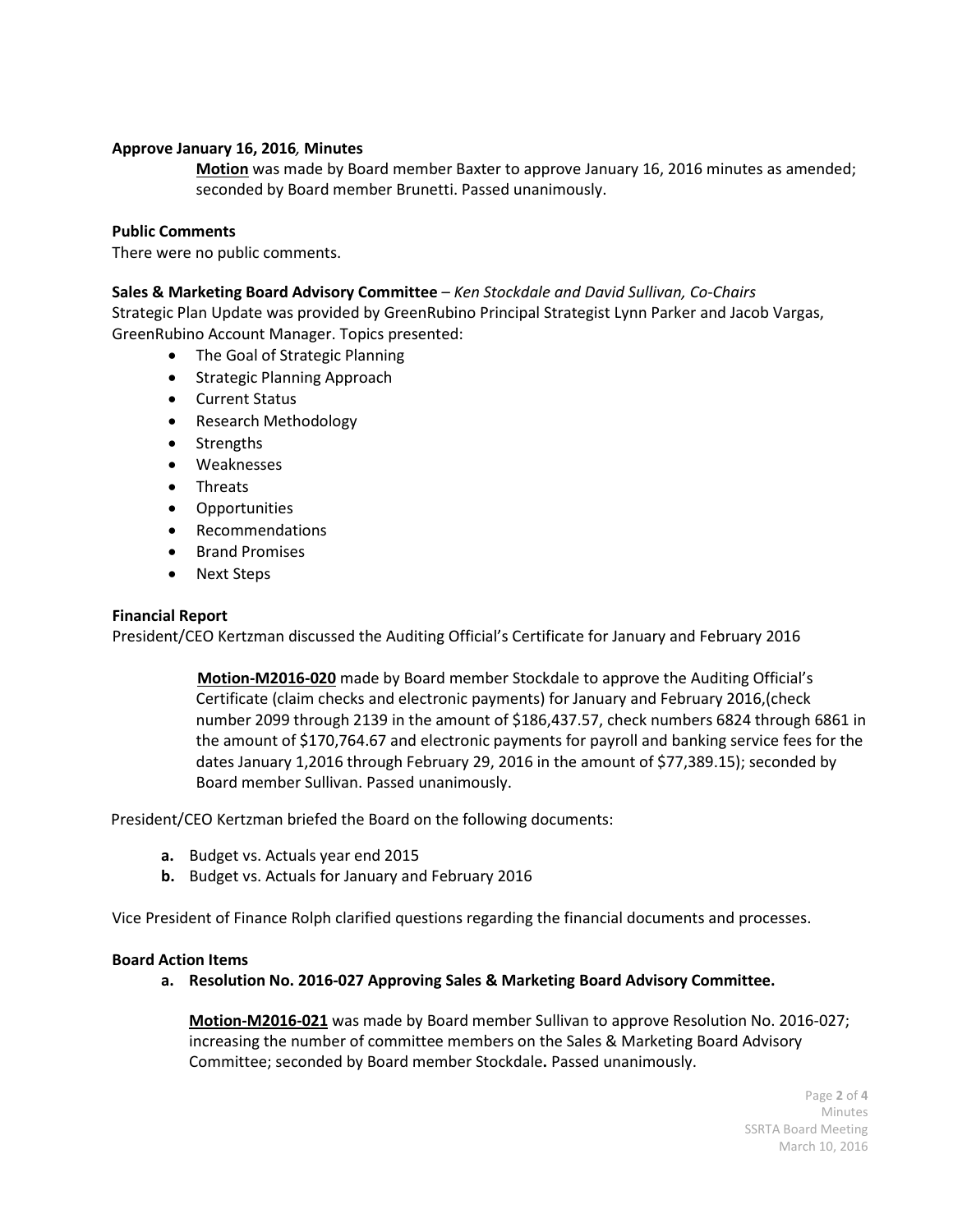## **b. New Sales & Marketing Board Advisory Committee Appointments**

- **I.** Jill Andrews Certified Folders, Discover Burien
- **II.** Linda Botts Crowne Plaza
- **III.** Patti Denny Port of Seattle

**Motion – M2016-022** was made by Board member Sullivan to approve new Sales & Marketing Board Advisory Committee Appointments, Jill Andrews, Linda Botts and Patti Denny; seconded by Board member Stockdale. Passed Unanimously.

# **c. Resolution No. 2016-028 Approving Expenses for Departmental Meetings Policy #009-2016, Travel Expenses While On RTA Business Policy #10-2016, Change and Petty Cash Fund Policy #011-2016**

**Motion – M2016-023** was made by Board member Baxter to approve Resolution No. 2016-028, Expenses for Departmental Meeting Policy #009-2016, Travel Expenses While On RTA Business Policy #10-2016, and Change and Petty Cash Fund Policy #011-2016; seconded by Board member Brunetti**.**

Passed unanimously.

**d. Resolution No. 2016-029 Approving Bank Deposits No Less Than Once a Week**

**Motion – M2016-024** was made by Board member Sullivan to approve Resolution No. 2016-029, Approving Bank Deposits No Less Than Once a Week; seconded by Board member Baxter. Passed unanimously**.**

**e. Resolution No. 2016-030 Approving Issuance of Checks and Electronic Fund Transfers (EFTs) Before Approval by Board of Directors'**

**Motion – M2016-025** was made by Board member Baxter to approve Resolution No. 2016-030 Issuance of Checks and Electronic Fund Transfers (EFTs) Before Approval by Board of Directors; seconded by Board member Brunetti. Passed unanimously.

**f. Resolution No. 2016-031 Approving Support of the Employee Wellness Program**

**Motion – M2016-026** was made by Board member Stockdale to approve Resolution No. 2016- 031 The Support of the Employee Wellness Program; seconded by Board member Brunetti. Passed unanimously.

#### **President's Report**

Katherine Kertzman, President/CEO apprised Board members on the following items:

- Co-destination Branding "Strategic Alliance Agreement" with the Chamber of Commerce
- Westfield Visitor Center Lease & Shuttle Services Agreement Amended
- Transfer of Assets Agreement

Page **3** of **4** Minutes SSRTA Board Meeting March 10, 2016